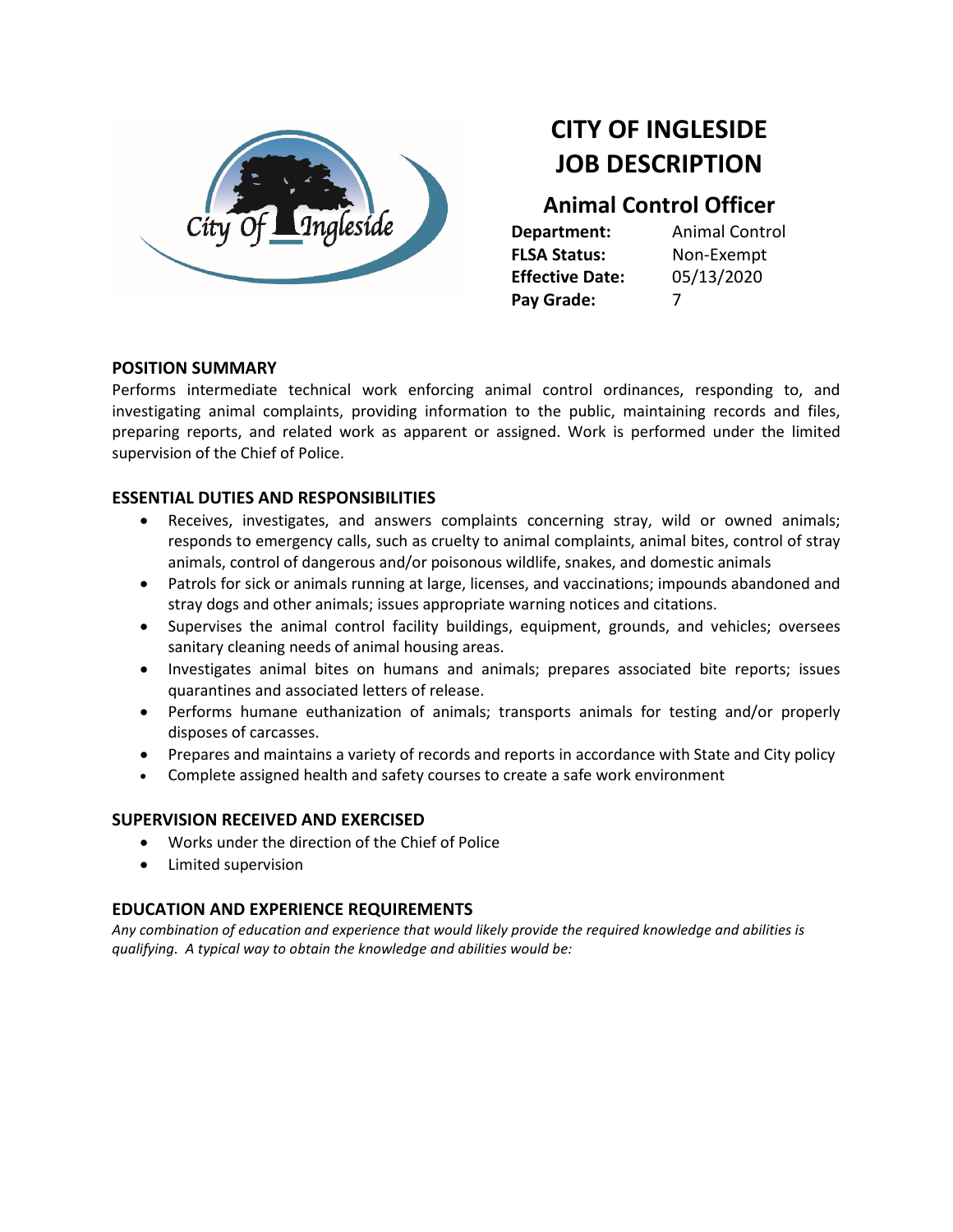**Education** High School Diploma or GED

**Experience** – considerable experience involving animal control, care and handling, or equivalent combination of education and experience.

**License or Certificate** – Valid driver's license in the State of Texas.

#### **Special Requirements**

Obtain Texas Euthanasia certification within six months. Obtain Texas Animal Control License within one year.

# **KNOWLEDGE, SKILLS, AND ABILITIES REQUIRED**

- Thorough knowledge of the laws, ordinances, and regulations governing the control of animals and the protection of livestock and fowl.
- Thorough knowledge of the geography of the City.
- Thorough knowledge of the care, control, and handling of animal.
- Skill in the application of specialized animal capture techniques; skill in the operation of an automobile.
- Ability to recognize rabies symptoms and other animal diseases ability to solve problems within scope of responsibility; ability to recognize rabies symptoms and execute methods and procedures to be followed; ability to enforce ordinances and statutes with firmness and impartiality.
- Ability to communicate effectively orally and in writing; ability to deal tactfully with the public; ability to establish and maintain effective working relationships with associates, law enforcement, local animal rescue groups, veterinarians, and the public.
- Rough knowledge of standard office practices, procedures, equipment, and administrative support techniques; thorough knowledge of business English, spelling, and arithmetic; thorough knowledge of departmental programs and policies.

#### **PHYSICAL DEMANDS**

*The physical demands herein are representative of those that must be met by an employee to successfully perform the essential functions of this job. Reasonable accommodations may be made to enable individuals with disabilities to perform these essential job functions.*

• This work requires the regular exertion of up to 10 pounds of force, frequent exertion of up to 50 pounds of force and occasional exertion of up to 100 pounds of force;

| force:                                                   |  |  |  |                                                                                          |  |  |  |  | <b>Physical Activity Varies</b> |  |  |  |
|----------------------------------------------------------|--|--|--|------------------------------------------------------------------------------------------|--|--|--|--|---------------------------------|--|--|--|
| Work regularly requires speaking or hearing, using hands |  |  |  |                                                                                          |  |  |  |  |                                 |  |  |  |
|                                                          |  |  |  | to finger, handle or feel and pushing or pulling, frequently requires standing, walking, |  |  |  |  |                                 |  |  |  |
|                                                          |  |  |  |                                                                                          |  |  |  |  |                                 |  |  |  |

- to finger, handle or feel stooping, kneeling, crouching or crawling, reaching with hands and arms, lifting and repetitive motions and occasionally requires sitting, climbing or balancing and tasting or smelling;
- Work has standard vision requirements; vocal communication is required for expressing or exchanging ideas by means of the spoken word; hearing is required to perceive information at normal spoken word levels;

| <b>Required Experience</b><br><b>Obtain Texas Euthanasia</b><br>certification within six<br>months. |
|-----------------------------------------------------------------------------------------------------|
| <b>Obtain Texas Animal Control</b><br>License within one year.<br><b>Combination OK?</b><br>Yes     |
|                                                                                                     |



**Weight**  $10 - 50$  lbs. **Environment** Loud